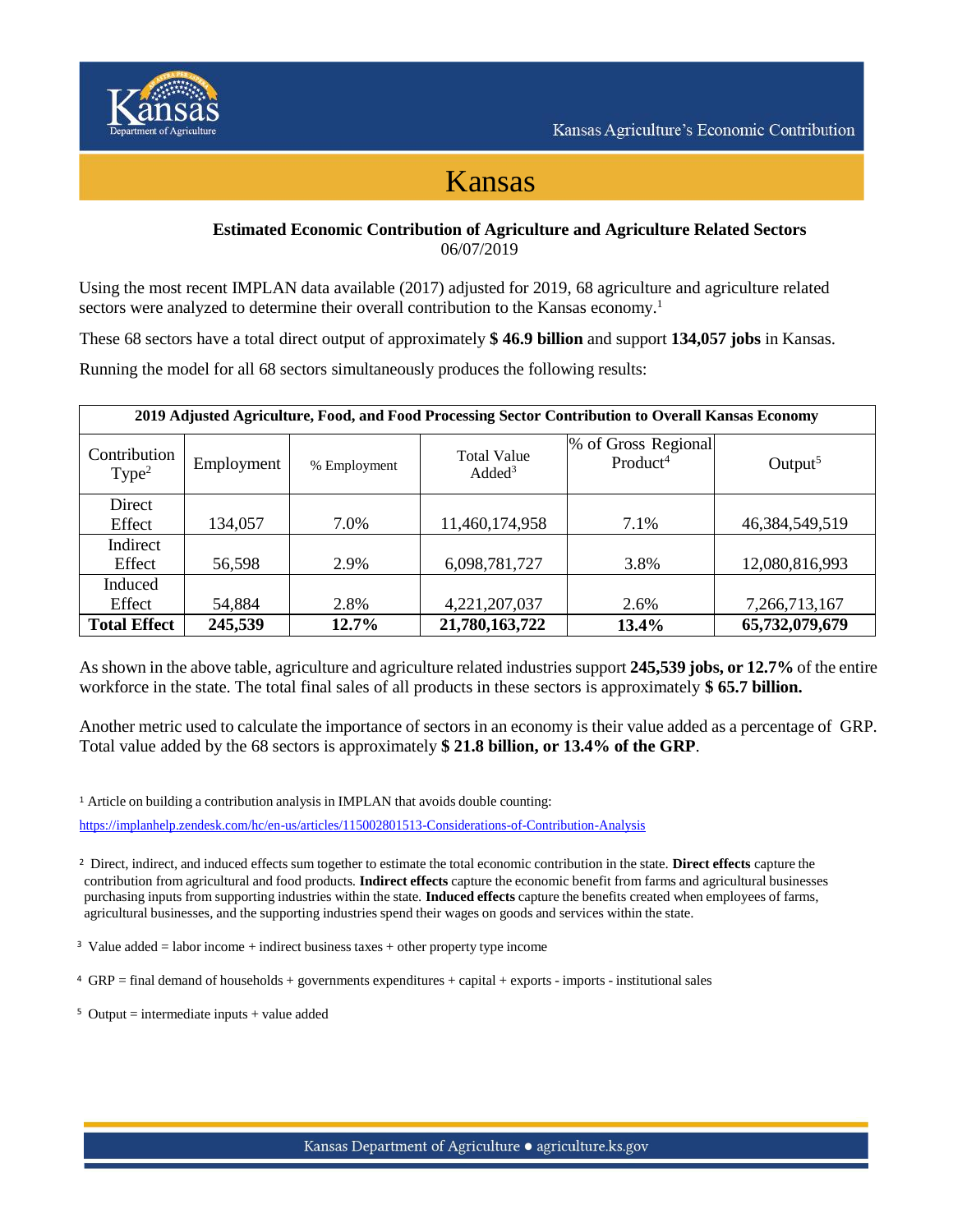The following tables document top industries affected by employment and output, as well as a listing of all industries that were analyzed.

## **Top 10 Sectors by Employment**

In the top ten by employment, Beef cattle ranching and farming, including feedlots and dual-purpose ranching and farming is the top employer in the agriculture industry with 42,801 employees. This table also shows the amount of jobs that are created by the agriculture industry in Kansas.

| <b>Description</b>                                             | <b>Total Employment</b> | <b>Total Output</b> |
|----------------------------------------------------------------|-------------------------|---------------------|
| Beef cattle ranching and farming, including feedlots and dual- | 42,801.6                | 8,281,329,288.4     |
| purpose ranching and farming                                   |                         |                     |
| Wholesale trade                                                | 11,413.2                | 2,604,521,402.0     |
| Animal, except poultry, slaughtering                           | 11,151.7                | 7,832,767,277.6     |
| Landscape and horticultural services                           | 10,974.1                | 712,975,467.4       |
| Grain farming                                                  | 9,041.7                 | 4,202,572,254.9     |
| Support activities for agriculture and forestry                | 8,863.6                 | 489,190,182.1       |
| Truck transportation                                           | 7,707.9                 | 1,287,383,768.6     |
| Meat processed from carcasses                                  | 6,900.4                 | 3,611,849,226.7     |
| Real estate                                                    | 6,611.4                 | 1,189,425,039.3     |
| Farm machinery and equipment manufacturing                     | 4,431.3                 | 1,753,688,715.1     |

## **Top 10 Sectors by Output**

The Beef cattle ranching and farming, including feedlots and dual-purpose ranching and farming industry directly contributes approximately \$ 8.3 billion to the Kansas economy. This table also shows how much revenue is generated in other industries by having a strong agriculture industry.

| <b>Description</b>                                                    | <b>Total Employment</b> | <b>Total Output</b> |
|-----------------------------------------------------------------------|-------------------------|---------------------|
| Beef cattle ranching and farming, including feedlots and dual-purpose | 42,801.6                | 8,281,329,288.4     |
| ranching and farming                                                  |                         |                     |
| Animal, except poultry, slaughtering                                  | 11,151.7                | 7,832,767,277.6     |
| Grain farming                                                         | 9,041.7                 | 4,202,572,254.9     |
| Meat processed from carcasses                                         | 6,900.4                 | 3,611,849,226.7     |
| Dog and cat food manufacturing                                        | 2,443.9                 | 3,419,976,618.5     |
| Wholesale trade                                                       | 11,413.2                | 2,604,521,402.0     |
| Other animal food manufacturing                                       | 1,363.7                 | 1,799,894,926.9     |
| Farm machinery and equipment manufacturing                            | 4,431.3                 | 1,753,688,715.1     |
| Oilseed farming                                                       | 1,796.4                 | 1,713,614,375.5     |
| Flavoring syrup and concentrate manufacturing                         | 490.2                   | 1,424,062,987.8     |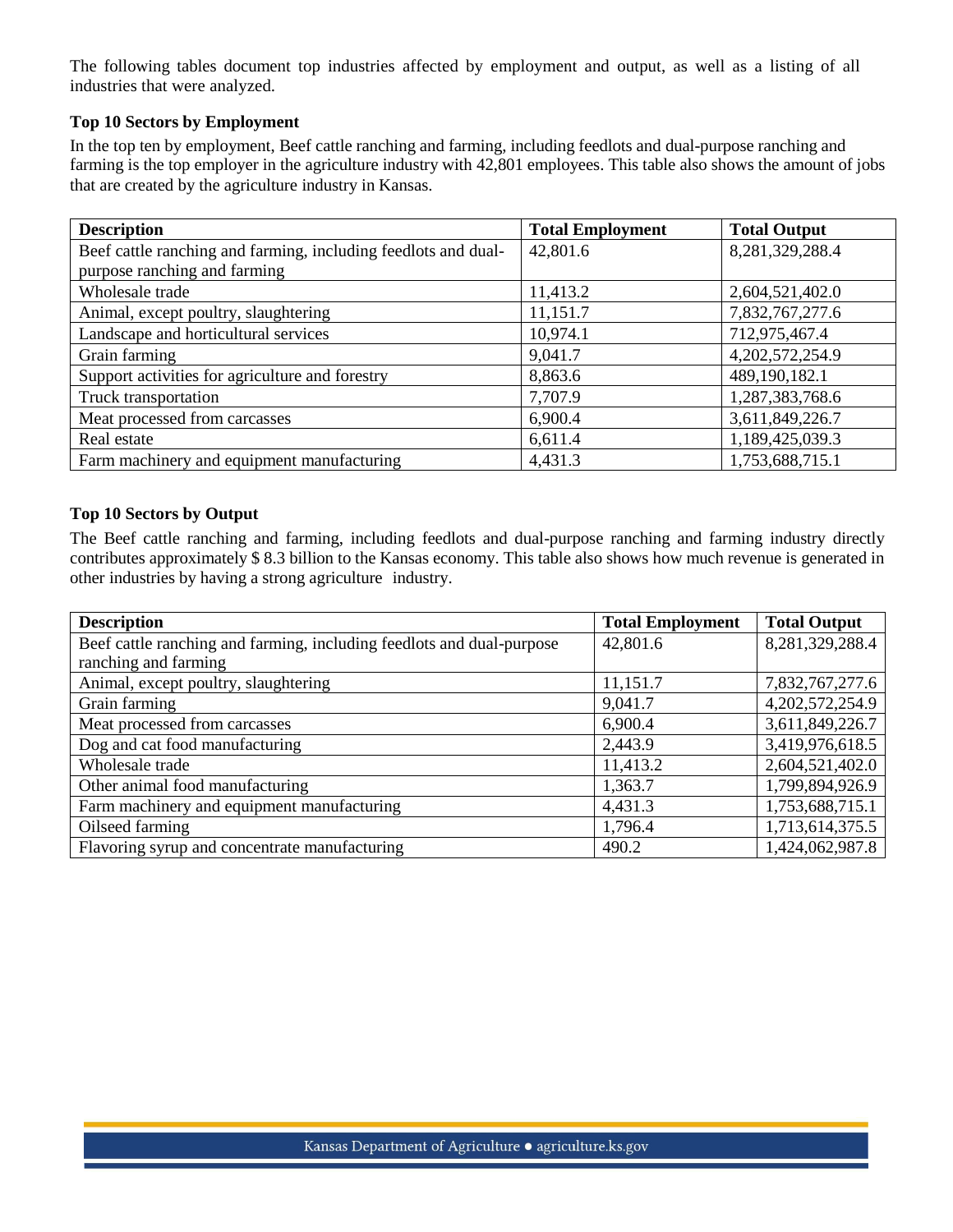Below is a summary of all sectors included in this analysis with employment levels and output level. These values can tell how many jobs are represented by each sector and the amount of final sales they contributed to the Kansas economy.

| <b>Description</b>                                                    | <b>Employment</b> | Output            |
|-----------------------------------------------------------------------|-------------------|-------------------|
| Oilseed farming                                                       | 1,834.99          | 1,713,614,379.88  |
| Grain farming                                                         | 9,236.06          | 4,202,572,265.63  |
| Vegetable and melon farming                                           | 112.31            | 19,204,000.47     |
| Fruit farming                                                         | 152.94            | 10,361,904.14     |
| Tree nut farming                                                      | 61.40             | 8,789,097.79      |
| Greenhouse, nursery, and floriculture production                      | 618.32            | 73,087,585.45     |
| Cotton farming                                                        | 323.27            | 68,689,002.99     |
| All other crop farming                                                | 3,826.49          | 280,982,055.66    |
| Beef cattle ranching and farming, including feedlots and dual-purpose | 43,843.96         | 8,281,329,101.56  |
| ranching and farming                                                  |                   |                   |
| Dairy cattle and milk production                                      | 1,441.68          | 590,823,974.61    |
| Poultry and egg production                                            | 104.89            | 73,559,524.54     |
| Animal production, except cattle and poultry and eggs                 | 4,474.00          | 610,004,089.36    |
| Commercial logging                                                    | 236.59            | 6,735,587.60      |
| Commercial hunting and trapping                                       | 387.56            | 4,571,575.64      |
| Support activities for agriculture and forestry                       | 8,954.38          | 489,190,185.55    |
| Dog and cat food manufacturing                                        | 2,548.84          | 3,419,976,562.50  |
| Other animal food manufacturing                                       | 1,422.32          | 1,799,894,897.46  |
| Flour milling                                                         | 953.34            | 1,172,115,234.38  |
| Wet corn milling                                                      | 30.01             | 56,026,794.43     |
| Soybean and other oilseed processing                                  | 194.75            | 899,698,730.47    |
| Fats and oils refining and blending                                   | 319.22            | 488,700,500.49    |
| Breakfast cereal manufacturing                                        | 123.49            | 97,269,454.96     |
| Nonchocolate confectionery manufacturing                              | 73.97             | 29,882,860.18     |
| Chocolate and confectionery manufacturing from cacao beans            | 163.33            | 110,634,918.21    |
| Confectionery manufacturing from purchased chocolate                  | 1,381.32          | 470,717,956.54    |
| Frozen fruits, juices and vegetables manufacturing                    | 61.59             | 25,983,922.96     |
| Frozen specialties manufacturing                                      | 1,218.45          | 445, 477, 203. 37 |
| Canned fruits and vegetables manufacturing                            | 185.49            | 86,402,442.93     |
| Dehydrated food products manufacturing                                | 67.85             | 28,862,894.06     |
| Fluid milk manufacturing                                              | 302.80            | 220,740,875.24    |
| Dry, condensed, and evaporated dairy product manufacturing            | 370.39            | 518,272,583.01    |
| Animal, except poultry, slaughtering                                  | 11,399.42         | 7,832,767,578.13  |
| Meat processed from carcasses                                         | 7,053.66          | 3,611,849,365.23  |
| Rendering and meat byproduct processing                               | 124.83            | 59,668,003.08     |
| Poultry processing                                                    | 29.76             | 8,403,494.83      |
| Bread and bakery product, except frozen, manufacturing                | 3,425.92          | 456,826,721.19    |
| Frozen cakes and other pastries manufacturing                         | 117.31            | 18,853,767.40     |
| Cookie and cracker manufacturing                                      | 417.42            | 156,085,586.55    |
| Dry pasta, mixes, and dough manufacturing                             | 252.55            | 159,828,475.95    |
| Tortilla manufacturing                                                | 154.49            | 31,854,000.09     |
| Roasted nuts and peanut butter manufacturing                          | 50.82             | 31,153,623.58     |
| Other snack food manufacturing                                        | 783.51            | 407,030,303.96    |